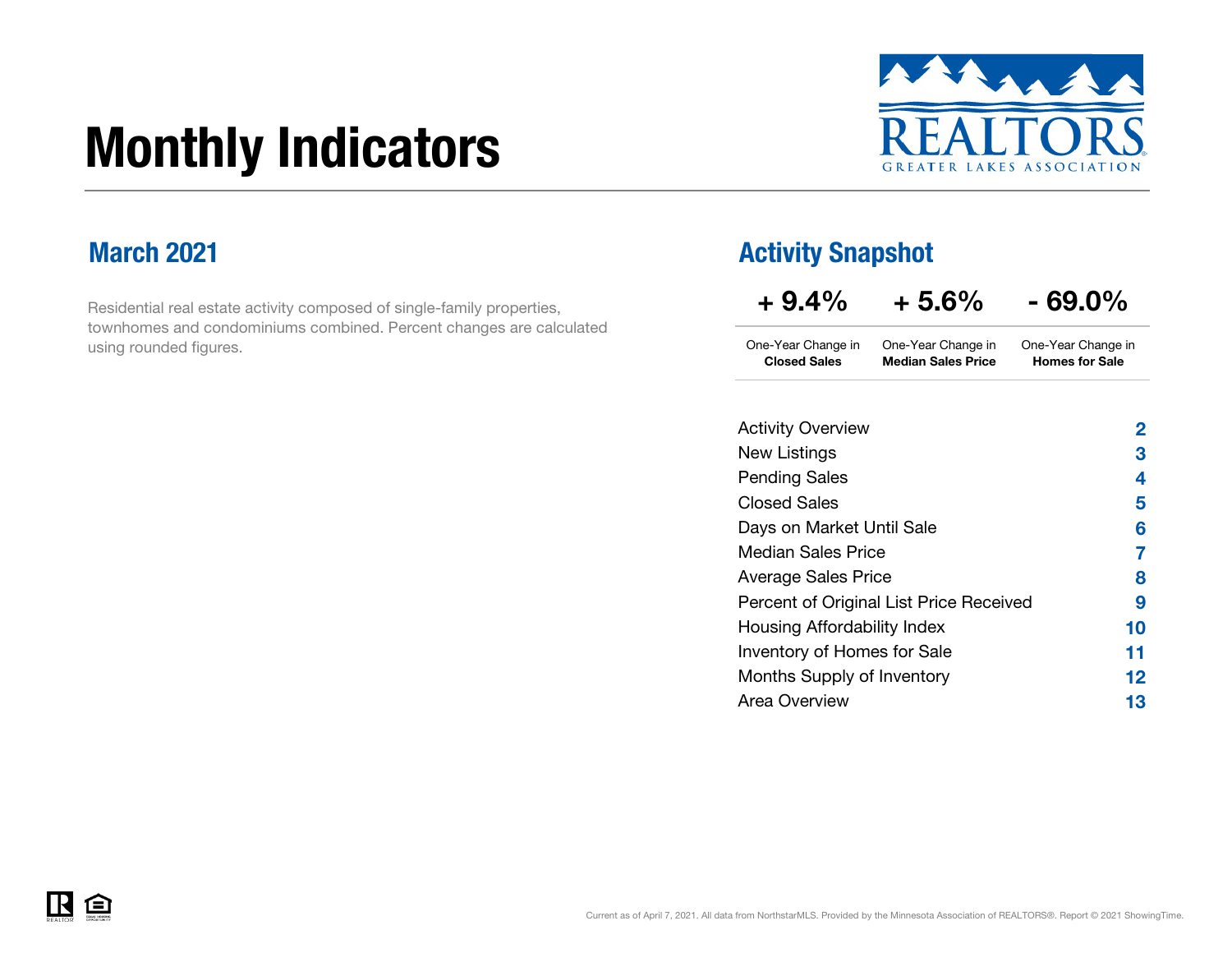# Activity Overview

Key metrics by report month and for year-to-date (YTD) starting from the first of the year.



| <b>Key Metrics</b>           | <b>Historical Sparkbars</b>                     | 3-2020    | 3-2021    | Percent Change |           | <b>YTD 2020 YTD 2021</b> | Percent Change |
|------------------------------|-------------------------------------------------|-----------|-----------|----------------|-----------|--------------------------|----------------|
| <b>New Listings</b>          | 3-2018<br>3-2019<br>3-2020<br>$3 - 2021$        | 630       | 529       | $-16.0%$       | 1,360     | 1,093                    | $-19.6%$       |
| <b>Pending Sales</b>         | 3-2018<br>3-2020<br>$3 - 2019$<br>$3 - 202$     | 382       | 488       | $+27.7%$       | 901       | 1,052                    | $+16.8%$       |
| <b>Closed Sales</b>          | 3-2018<br>3-2019<br>3-2020<br>3-2021            | 267       | 292       | $+9.4%$        | 699       | 841                      | $+20.3%$       |
| <b>Days on Market</b>        | 3-2019<br>$3 - 2018$<br>$3 - 2020$<br>$3 - 202$ | 88        | 56        | $-36.4%$       | 89        | 57                       | $-36.0%$       |
| <b>Median Sales Price</b>    | 3-2018<br>3-2019<br>3-2020<br>$3 - 2021$        | \$195,000 | \$206,000 | $+5.6%$        | \$185,500 | \$210,000                | $+13.2%$       |
| <b>Avg. Sales Price</b>      | 3-2018<br>3-2019<br>$3 - 2020$<br>$3 - 202$     | \$235,337 | \$237,270 | $+0.8%$        | \$219,992 | \$246,793                | $+12.2%$       |
| Pct. of Orig. Price Received | 3-2018<br>3-2019<br>3-2020<br>3-2021            | 95.9%     | 97.0%     | $+1.1%$        | 94.2%     | 96.6%                    | $+2.5%$        |
| <b>Affordability Index</b>   | 3-2019<br>3-2018<br>$3 - 2020$<br>$3 - 202$     | 145       | 142       | $-2.1%$        | 152       | 139                      | $-8.6%$        |
| <b>Homes for Sale</b>        | 3-2018<br>3-2019<br>3-2020<br>3-2021            | 1,618     | 502       | $-69.0%$       |           |                          |                |
| <b>Months Supply</b>         | 3-2018<br>3-2019<br>3-2020<br>$3 - 2021$        | 3.6       | $1.0$     | $-72.2%$       |           |                          |                |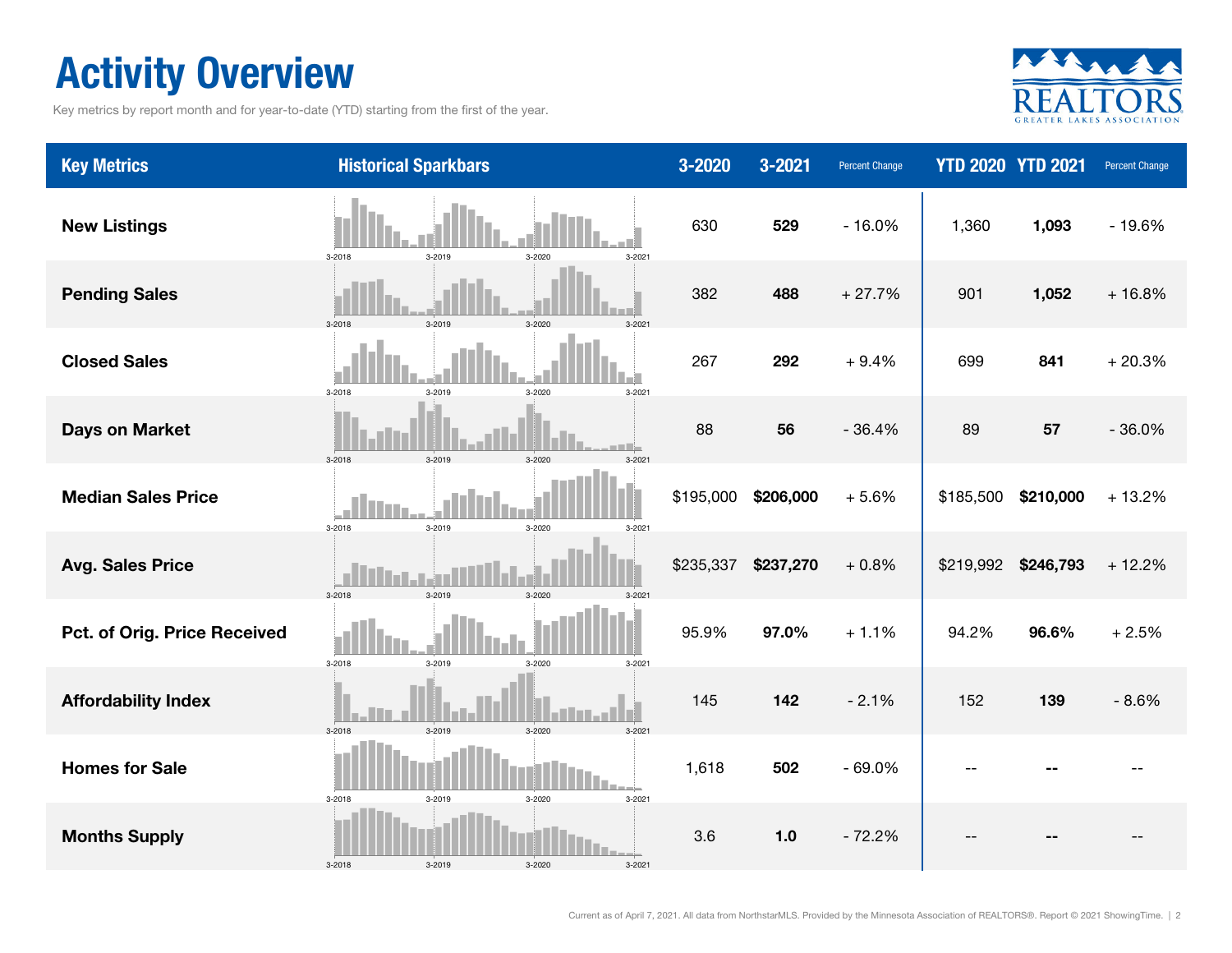# New Listings

A count of the properties that have been newly listed on the market in a given month.





| <b>New Listings</b> |     | <b>Prior Year</b> | <b>Percent Change</b> |
|---------------------|-----|-------------------|-----------------------|
| April 2020          | 602 | 812               | $-25.9%$              |
| May 2020            | 819 | 991               | $-17.4%$              |
| June 2020           | 782 | 958               | $-18.4%$              |
| <b>July 2020</b>    | 729 | 867               | $-15.9%$              |
| August 2020         | 741 | 745               | -0.5%                 |
| September 2020      | 694 | 626               | $+10.9%$              |
| October 2020        | 458 | 490               | -6.5%                 |
| November 2020       | 273 | 271               | $+0.7%$               |
| December 2020       | 200 | 186               | $+7.5%$               |
| January 2021        | 255 | 323               | $-21.1%$              |
| February 2021       | 309 | 407               | $-24.1%$              |
| <b>March 2021</b>   | 529 | 630               | -16.0%                |
| 12-Month Avg        | 533 | 609               | $-12.5%$              |

### Historical New Listings by Month



1,093

2020 2021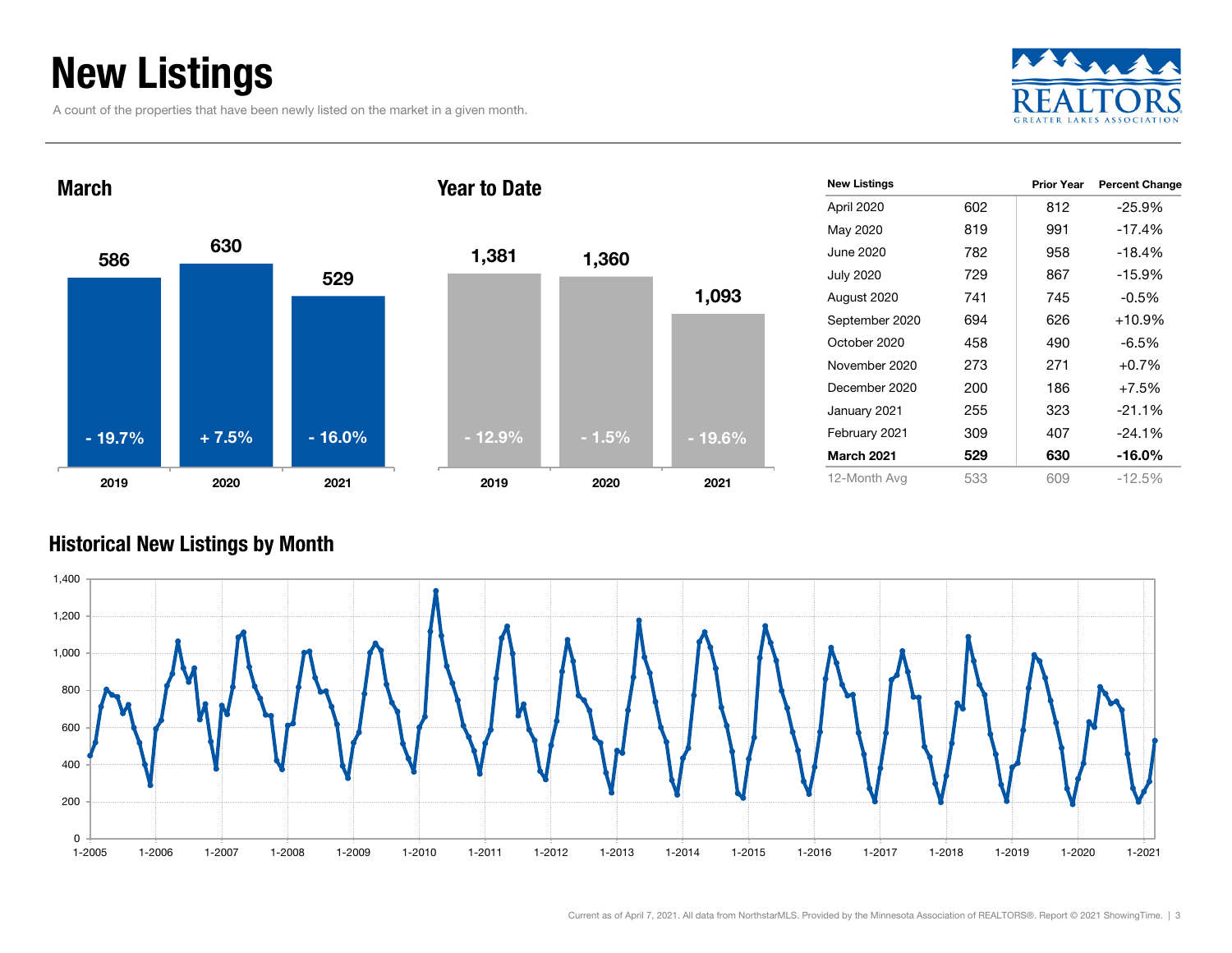## Pending Sales

A count of the properties on which offers have been accepted in a given month.





| <b>Pending Sales</b> |     | Prior Year | <b>Percent Change</b> |
|----------------------|-----|------------|-----------------------|
| April 2020           | 409 | 511        | $-20.0\%$             |
| May 2020             | 639 | 585        | $+9.2%$               |
| June 2020            | 781 | 646        | $+20.9%$              |
| <b>July 2020</b>     | 798 | 584        | +36.6%                |
| August 2020          | 729 | 642        | +13.6%                |
| September 2020       | 688 | 517        | +33.1%                |
| October 2020         | 530 | 433        | $+22.4%$              |
| November 2020        | 368 | 292        | $+26.0\%$             |
| December 2020        | 292 | 226        | $+29.2%$              |
| January 2021         | 278 | 256        | $+8.6\%$              |
| February 2021        | 286 | 263        | $+8.7\%$              |
| March 2021           | 488 | 382        | $+27.7%$              |
| 12-Month Avg         | 524 | 445        | $+17.8%$              |

### Historical Pending Sales by Month

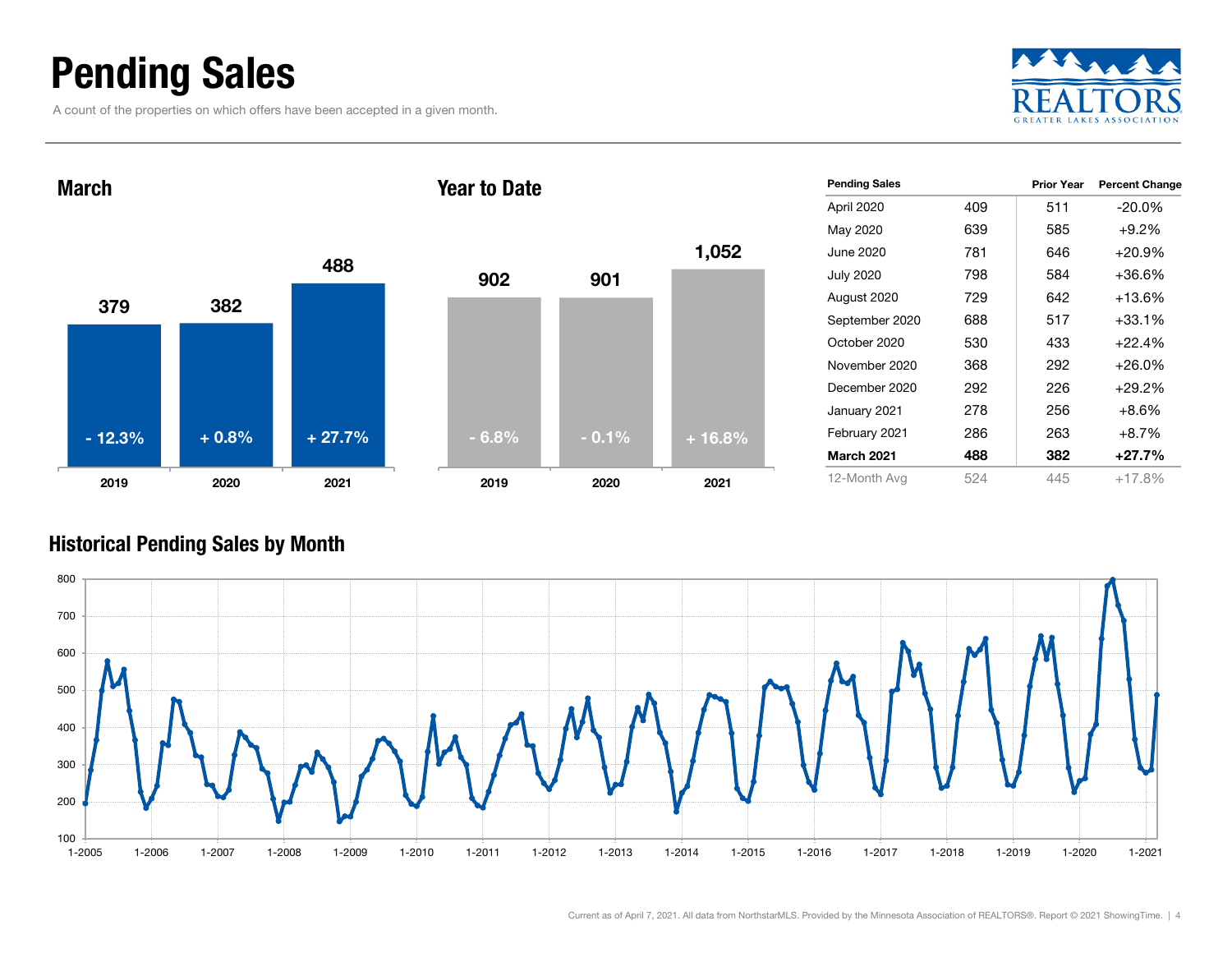### Closed Sales

A count of the actual sales that closed in a given month.





#### Historical Closed Sales by Month

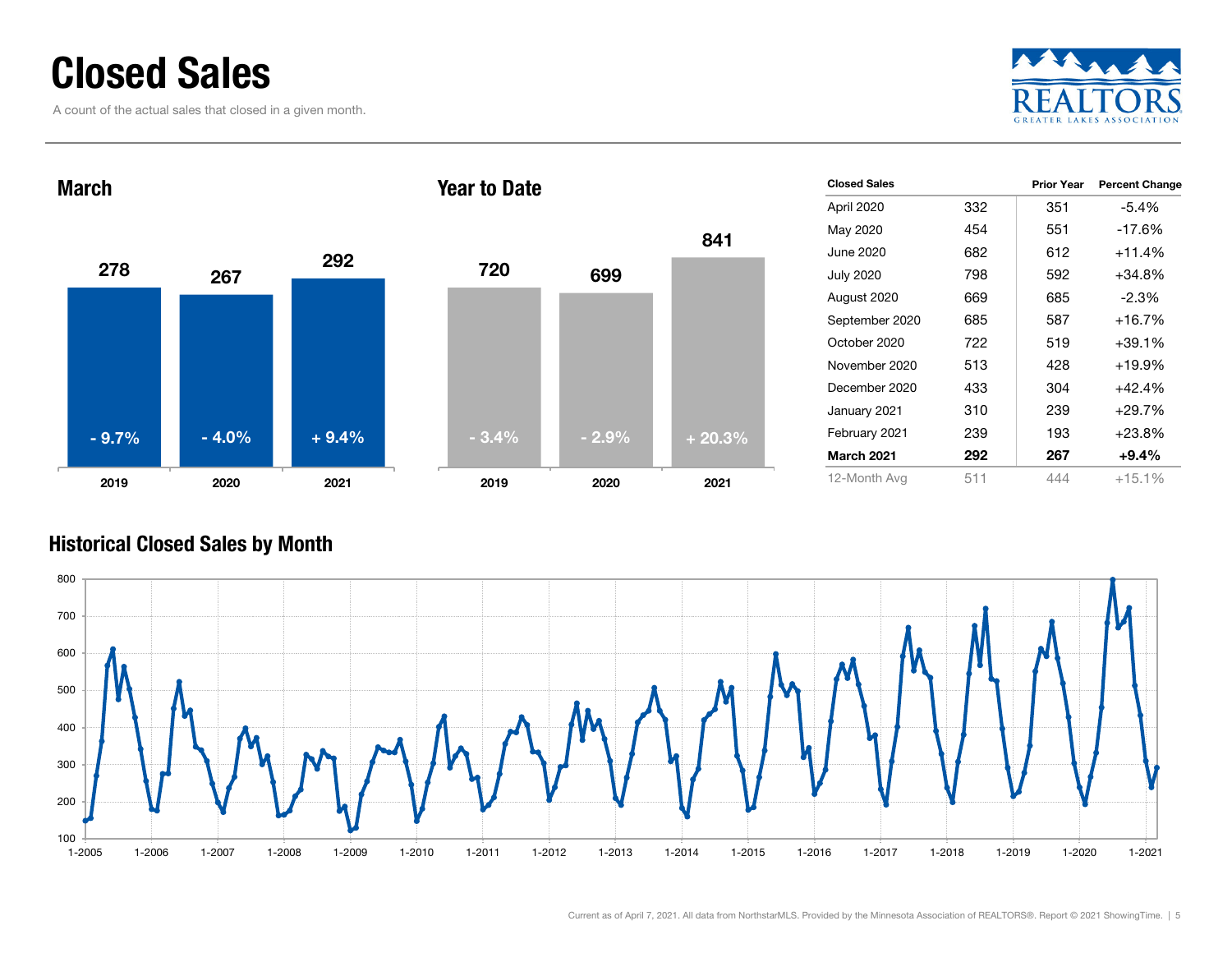# Days on Market Until Sale

Average number of days between when a property is listed and when an offer is accepted in a given month.





#### Historical Days on Market Until Sale by Month

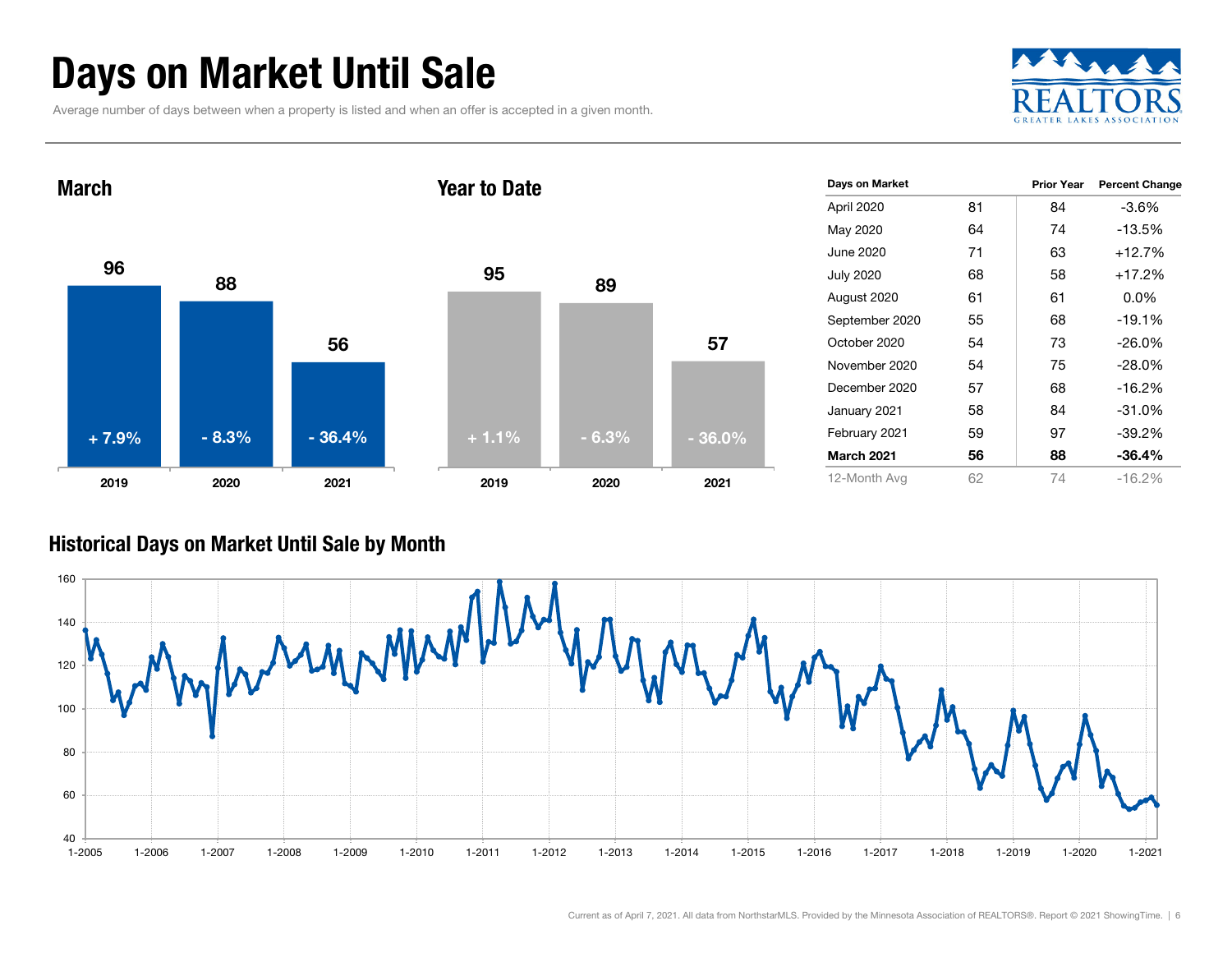### Median Sales Price

Point at which half of the sales sold for more and half sold for less, not accounting for seller concessions, in a given month.



March







| <b>Median Sales Price</b> |           | <b>Prior Year</b> | <b>Percent Change</b> |
|---------------------------|-----------|-------------------|-----------------------|
| April 2020                | \$202,500 | \$190,750         | $+6.2%$               |
| May 2020                  | \$220,000 | \$200,825         | $+9.5%$               |
| June 2020                 | \$219,000 | \$197,250         | $+11.0%$              |
| <b>July 2020</b>          | \$220,000 | \$207,000         | $+6.3\%$              |
| August 2020               | \$225,500 | \$197,500         | $+14.2%$              |
| September 2020            | \$225,000 | \$195,000         | $+15.4%$              |
| October 2020              | \$235,000 | \$203,000         | $+15.8%$              |
| November 2020             | \$232,000 | \$185,000         | $+25.4%$              |
| December 2020             | \$225,000 | \$179,950         | $+25.0\%$             |
| January 2021              | \$207,500 | \$177,000         | +17.2%                |
| February 2021             | \$215,000 | \$178,250         | +20.6%                |
| <b>March 2021</b>         | \$206,000 | \$195,000         | +5.6%                 |
| 12-Month Avg              | \$219,375 | \$192,210         | $+14.1%$              |

### Historical Median Sales Price by Month

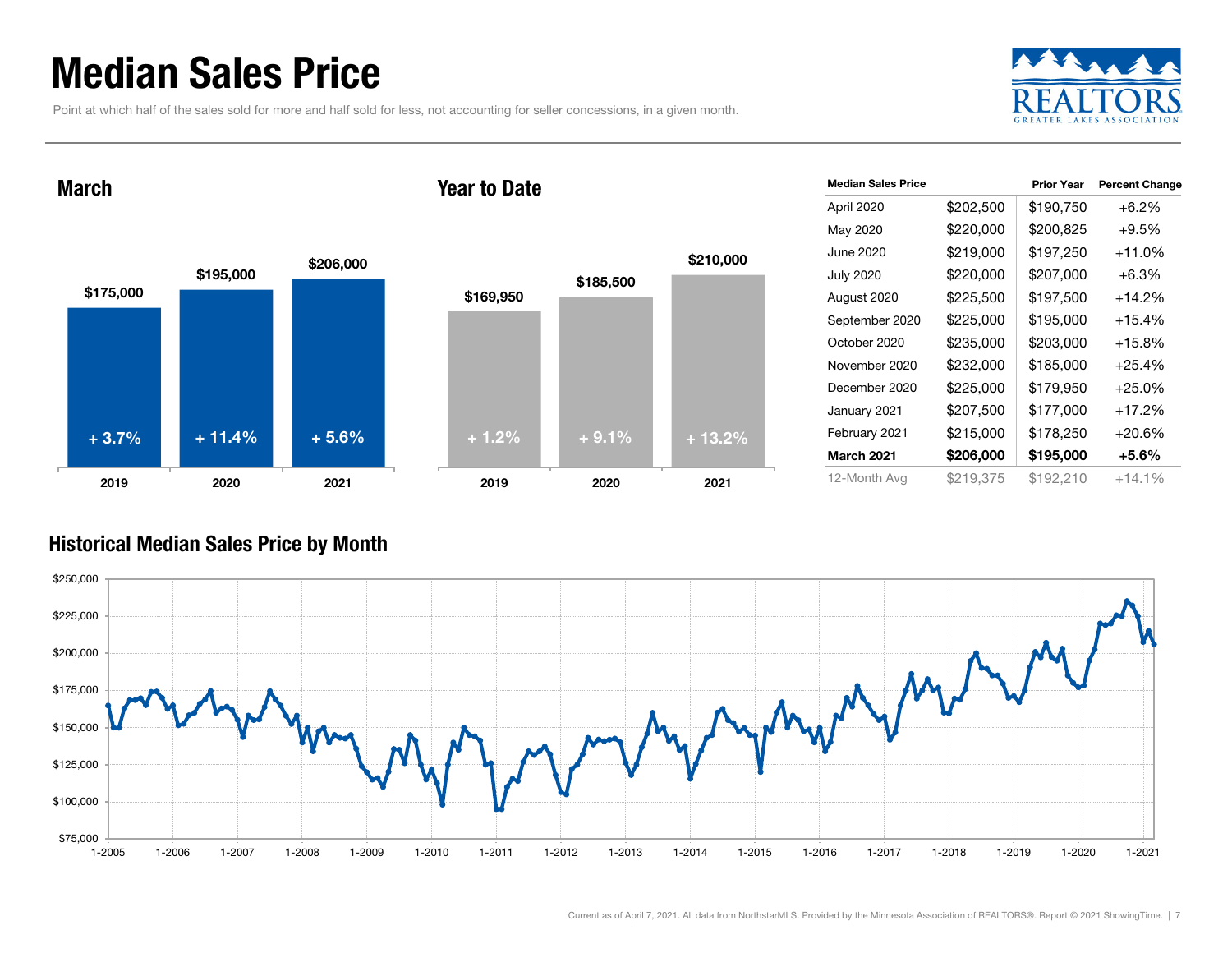### Average Sales Price

March

Average sales price for all closed sales, not accounting for seller concessions, in a given month.



### \$214,046 \$235,337 \$237,270 2019 2020 2021 \$211,127 \$219,992 2019 2020 2021 + 13.4% $+9.9\%$   $+0.8\%$  + 9.2% + 4.2% + 12.2%

Year to Date

| Avg. Sales Price  |           | <b>Prior Year</b> | <b>Percent Change</b> |
|-------------------|-----------|-------------------|-----------------------|
| April 2020        | \$215,369 | \$214,084         | $+0.6%$               |
| May 2020          | \$252,207 | \$230,662         | $+9.3%$               |
| June 2020         | \$250,248 | \$231,669         | $+8.0%$               |
| <b>July 2020</b>  | \$278,411 | \$235,145         | $+18.4%$              |
| August 2020       | \$276,051 | \$237,260         | $+16.3%$              |
| September 2020    | \$265,988 | \$242,794         | $+9.6%$               |
| October 2020      | \$307,472 | \$247,605         | +24.2%                |
| November 2020     | \$286,926 | \$216,962         | $+32.2%$              |
| December 2020     | \$265,230 | \$234,326         | +13.2%                |
| January 2021      | \$251,828 | \$208,264         | $+20.9%$              |
| February 2021     | \$251,860 | \$213,290         | $+18.1%$              |
| <b>March 2021</b> | \$237,270 | \$235,337         | $+0.8%$               |
| 12-Month Avg      | \$261,572 | \$228,950         | $+14.2%$              |

### Historical Average Sales Price by Month



\$246,793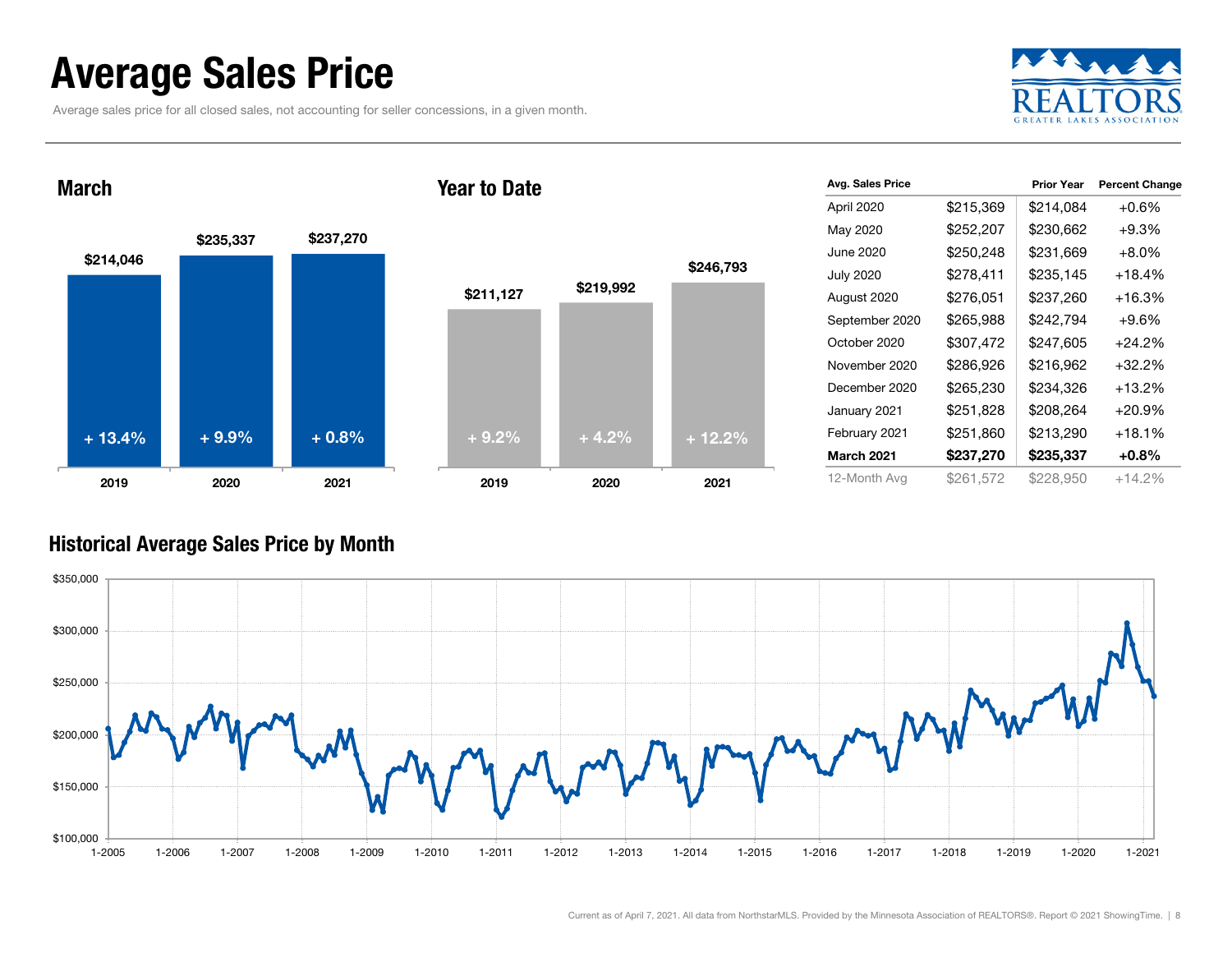# Percent of Original List Price Received

Percentage found when dividing a property's sales price by its original list price, then taking the average for all properties sold in a given month, not accounting for seller concessions.



94.5% 95.9% 97.0% 2019 2020 2021 March93.5% 94.2% 96.6% 2019 2020 2021 Year to Date+ 0.4% $\%$  + 1.5% + 1.1% + 0.4% + 0.7% + 2.5%

| Pct. of Orig. Price Received |       | <b>Prior Year</b> | <b>Percent Change</b> |
|------------------------------|-------|-------------------|-----------------------|
| April 2020                   | 95.3% | 95.5%             | $-0.2\%$              |
| May 2020                     | 95.8% | 96.5%             | $-0.7%$               |
| June 2020                    | 96.3% | 96.3%             | $0.0\%$               |
| <b>July 2020</b>             | 96.3% | 96.1%             | $+0.2\%$              |
| August 2020                  | 96.7% | 95.7%             | $+1.0%$               |
| September 2020               | 97.1% | 94.2%             | $+3.1%$               |
| October 2020                 | 97.5% | 94.0%             | $+3.7%$               |
| November 2020                | 97.2% | 93.4%             | $+4.1%$               |
| December 2020                | 96.4% | 94.4%             | $+2.1%$               |
| January 2021                 | 96.7% | 93.7%             | $+3.2%$               |
| February 2021                | 95.8% | 92.5%             | $+3.6%$               |
| <b>March 2021</b>            | 97.0% | 95.9%             | $+1.1%$               |
| 12-Month Avg                 | 96.5% | 94.9%             | $+1.7%$               |

### Historical Percent of Original List Price Received by Month

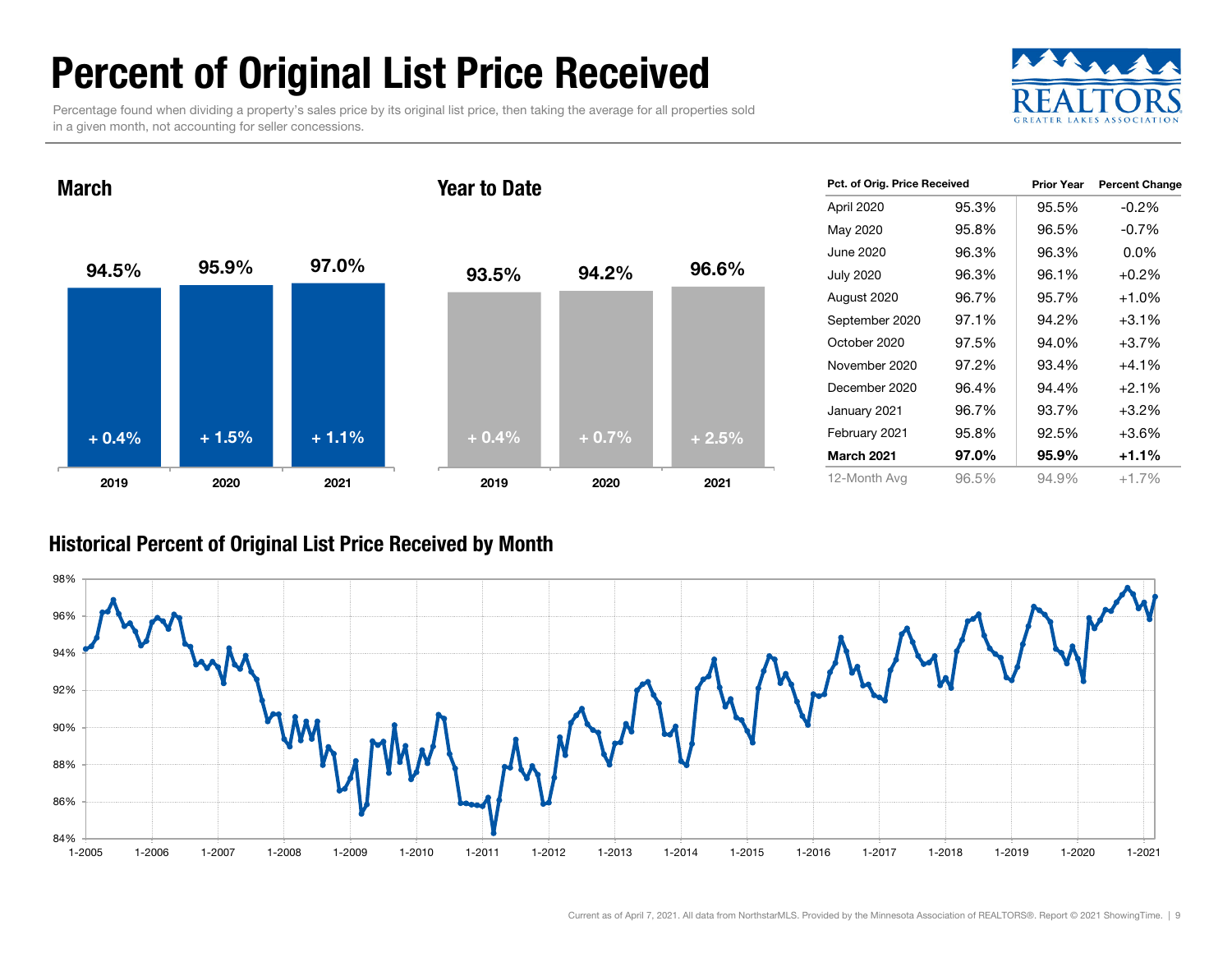# Housing Affordability Index

This index measures housing affordability for the region. For example, an index of 120 means the median household income is 120% of what is necessary to qualify for the median-priced home under prevailing interest rates. A higher number means greater affordability.





| <b>Affordability Index</b> |     | <b>Prior Year</b> | <b>Percent Change</b> |
|----------------------------|-----|-------------------|-----------------------|
| April 2020                 | 146 | 142               | $+2.8%$               |
| May 2020                   | 134 | 135               | $-0.7\%$              |
| June 2020                  | 137 | 137               | $0.0\%$               |
| <b>July 2020</b>           | 138 | 134               | $+3.0%$               |
| August 2020                | 136 | 147               | -7.5%                 |
| September 2020             | 136 | 147               | $-7.5\%$              |
| October 2020               | 132 | 143               | $-7.7\%$              |
| November 2020              | 134 | 153               | $-12.4%$              |
| December 2020              | 138 | 157               | $-12.1%$              |
| January 2021               | 148 | 164               | $-9.8\%$              |
| February 2021              | 136 | 164               | $-17.1%$              |
| <b>March 2021</b>          | 142 | 145               | $-2.1%$               |
| 12-Month Avg               | 138 | 147               | $-6.1\%$              |

### Historical Housing Affordability Index by Mont h

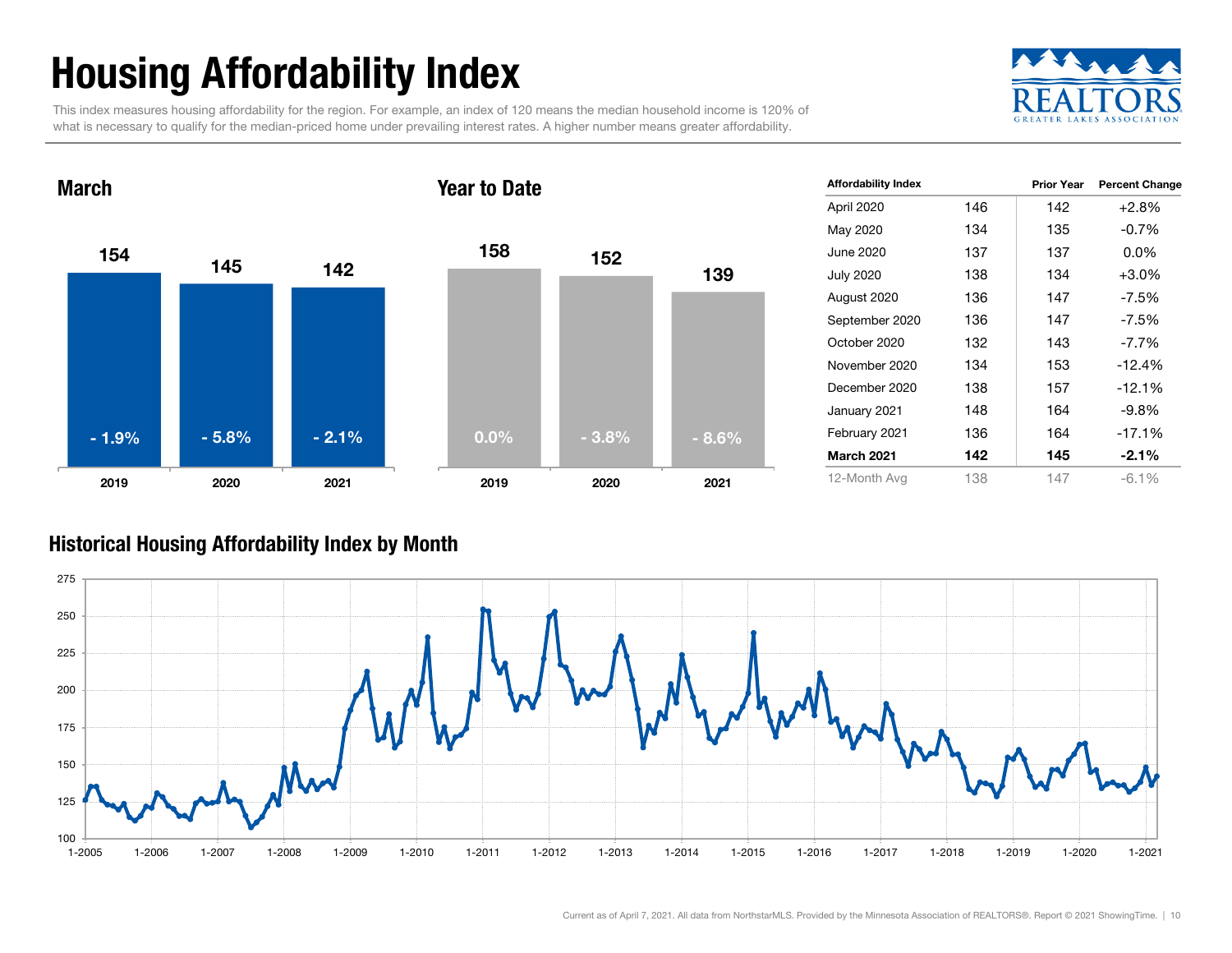### Inventory of Homes for Sale

The number of properties available for sale in active status at the end of a given month.





#### Historical Inventory of Homes for Sale by Month

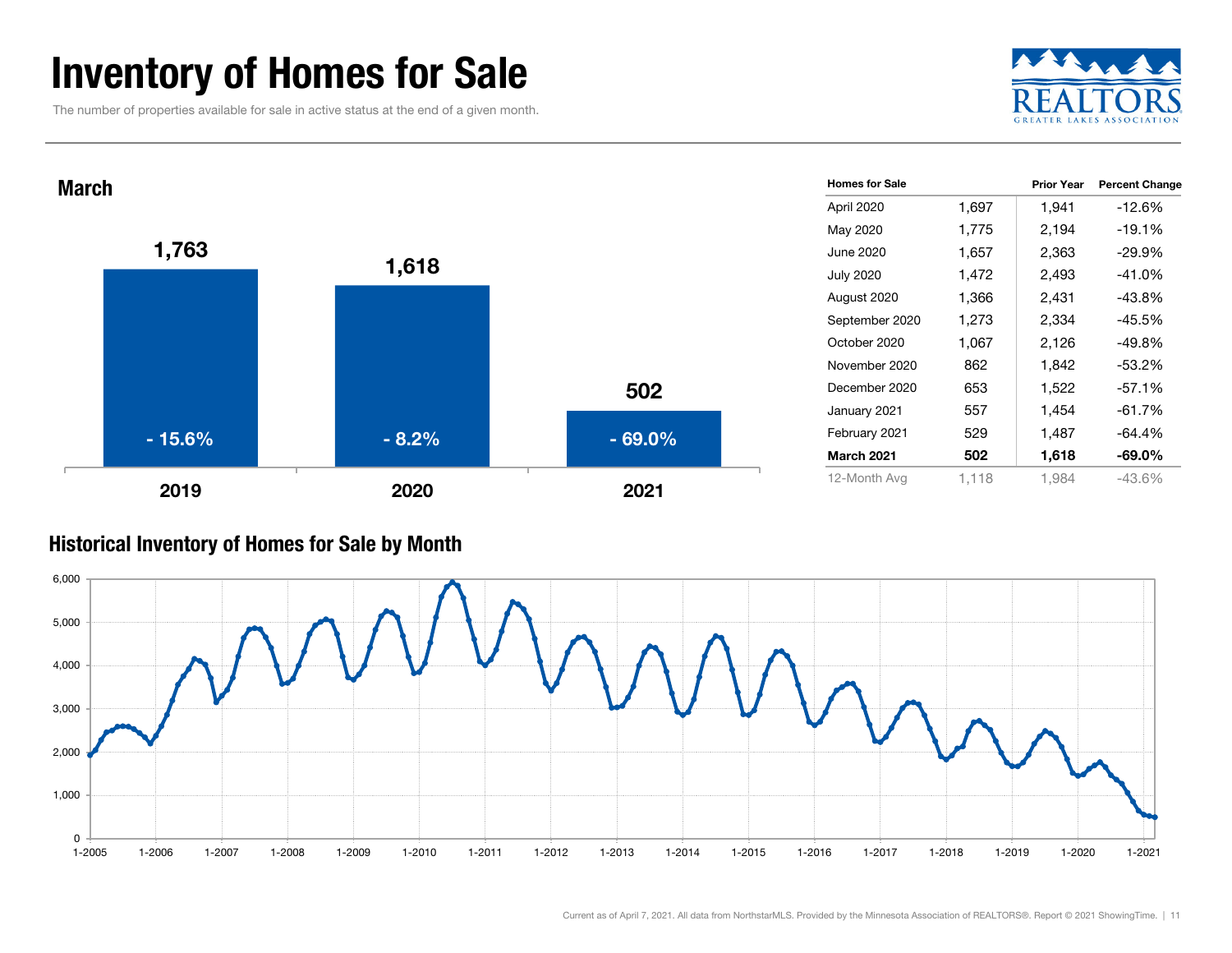# Months Supply of Inventory

The inventory of homes for sale at the end of a given month, divided by the average monthly pending sales from the last 12 months.





#### Historical Months Supply of Inventory by Month